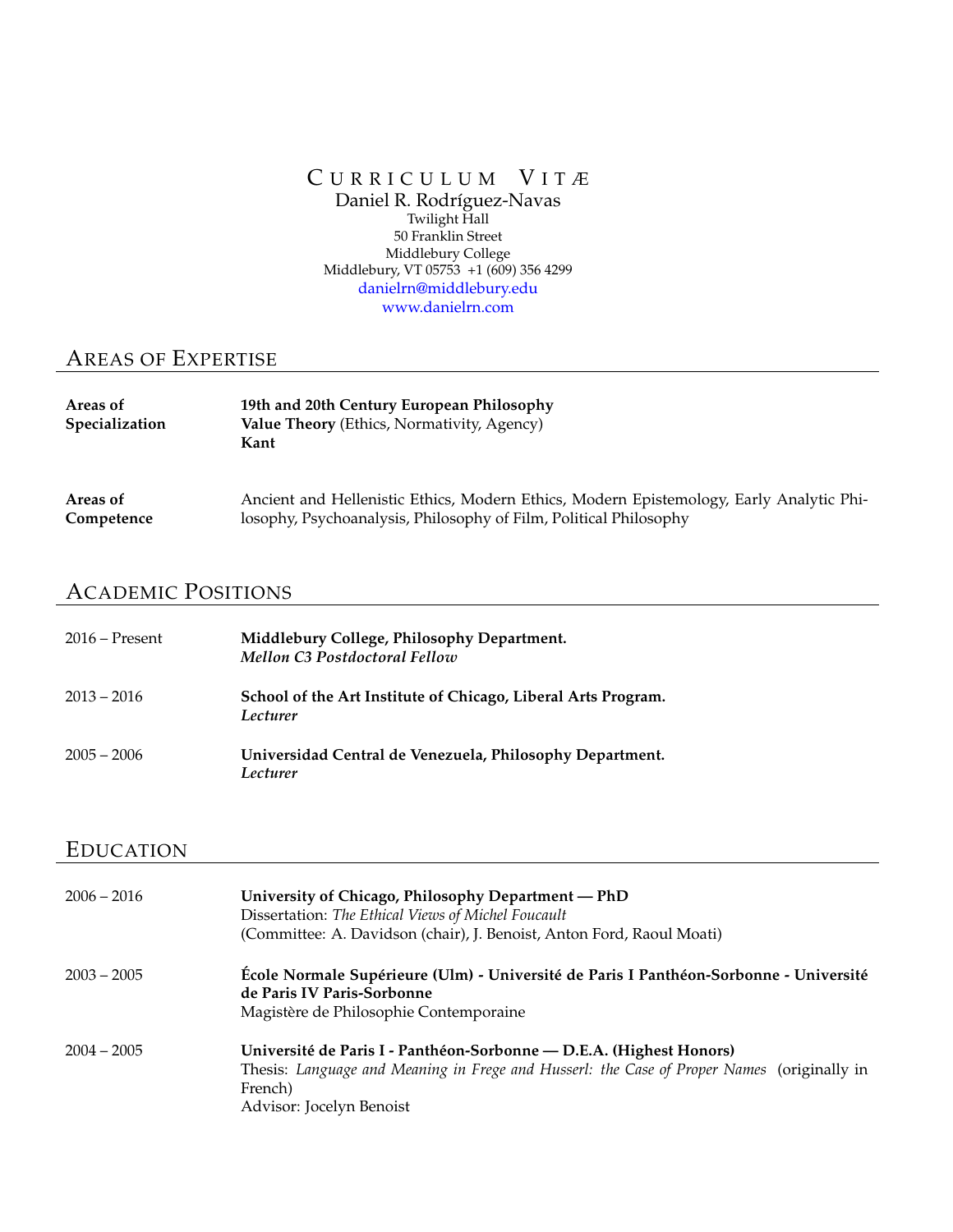| $2003 - 2004$ | Université de Paris IV - Paris-Sorbonne - Maîtrise (Highest Honors)<br>Thesis: From the Phenomenological Breakthrough to the Copernican Revolution: Heidegger, Husserl<br>and Kant on the Transcendental Role of Imagination (originally in French)<br>Advisor: Nathalie Depraz |
|---------------|---------------------------------------------------------------------------------------------------------------------------------------------------------------------------------------------------------------------------------------------------------------------------------|
| $2002 - 2003$ | Université de Paris I - Panthéon-Sorbonne<br>Licence de Logique                                                                                                                                                                                                                 |
| $2002 - 2003$ | Université de Paris IV Sorbonne<br>Licence de Philosophie                                                                                                                                                                                                                       |
| $2000 - 2002$ | Université de Paris IV<br>D.E.U.G. (Diplôme d'Etudes Universitaires Générales en Philosophie)                                                                                                                                                                                   |

## FELLOWSHIPS AND AWARDS

| 2016 | <b>Creating Connections Consortium and Middlebury College</b><br>Mellon Postdoctoral Fellowship                                                                 |
|------|-----------------------------------------------------------------------------------------------------------------------------------------------------------------|
| 2014 | University of Chicago France-Chicago Center<br>François Furet Travel Grant                                                                                      |
| 2008 | DAAD (German Academic Exchange Service)<br>Intensive Summer German Language Course Grant                                                                        |
| 2004 | Université de Paris IV - Paris-Sorbonne<br>Special Distinction for Obtaining the Highest Grade in the Thesis (18/20) and the Second<br>Highest GPA in the class |

## PUBLICATIONS AND TRANSLATIONS

## *Peer Reviewed Journals*

| 2018                 | From Obligation to Autonomy: The Role of the Aesthetics of Existence Foucault's Ethical |
|----------------------|-----------------------------------------------------------------------------------------|
| Under Review         | <b>Views.</b>                                                                           |
| 2018<br>Under Review | Autobiography as Self-Transformative Writing: Foucault on the Writing of the Self.      |
| 2006                 | Transcendental Imaginations: From the Phenomenological Breakthrough to the Coperni-     |
| Article (in French)  | can Revolution. Revue Alter (Peer Reviewed Journal), $N^{\circ}$ 14.                    |

## *Edited Volumes & Conference Proceedings*

| 2018 | Immanence, Transcendence and Neutrality in Nietzsche's Genealogical Critique of Moral- |
|------|----------------------------------------------------------------------------------------|
|      | ity. Critique in German Philosophy, Acosta, M.D. and McQuillan, C., eds.               |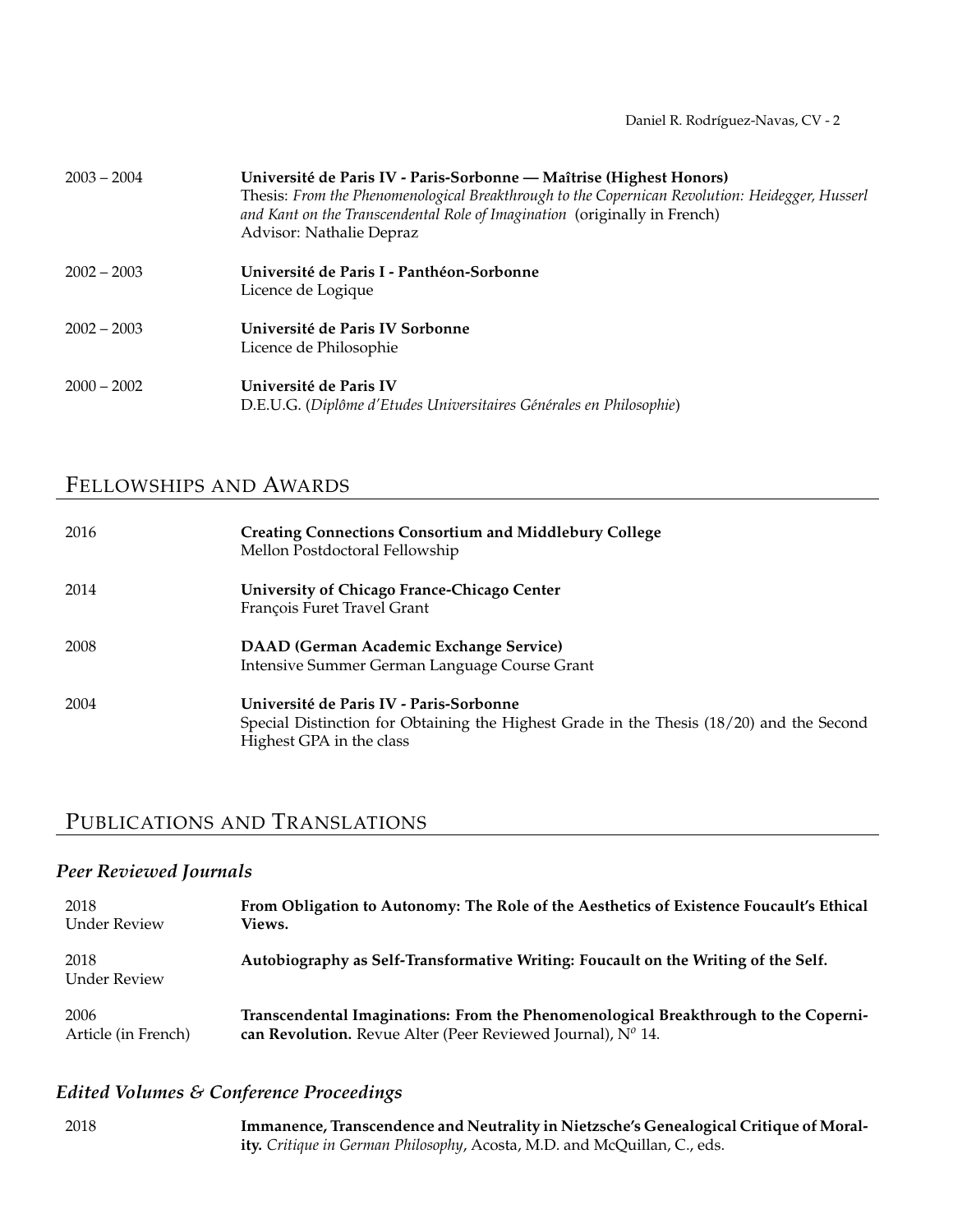| 2017 | Foucault's Change of Attitude toward Psychology in 1953. Selections from the First Annual<br>Meeting of the Historical Epistemology Research Group, Vagelli et Moya Diez, eds., Presses<br>de la Sorbonne, France.                                                |
|------|-------------------------------------------------------------------------------------------------------------------------------------------------------------------------------------------------------------------------------------------------------------------|
| 2016 | Does Consciousness Necessitate Self-Awareness? Consciousness and Self-Awareness in<br><b>Sartre's The Transcendence of the Ego.</b> Pre-reflexive Consciousness. Sartre and Contempo-<br>rary Philosophy of Mind. Preyer, Miguens, Morando, eds. Routledge, 2015. |

## *Translations*

| 2009        | Reduction, Construction, Destruction – of a Three-Way Dialogue: Natorp, Husserl and   |
|-------------|---------------------------------------------------------------------------------------|
| Translation | Heidegger. Jean-François Courtine (Daniel R. Rodríguez Navas and Karl Hefty, transla- |
|             | <b>tion</b> ) Philosophiques. Vol. 36, no. 2.                                         |

# INVITED AND REFEREED CONFERENCES

| 2018          | Respondent — From Nature to Second Nature: The Evolution of Bergson's Conception of                                                                                                                                                                                 |
|---------------|---------------------------------------------------------------------------------------------------------------------------------------------------------------------------------------------------------------------------------------------------------------------|
| January       | Habit, by Olivia Brown (Katholieke Universiteit Leuven). APA Eastern Division Meeting                                                                                                                                                                               |
| 2017          | From Obligation to Autonomy: The Role of the Aesthetics of Existence in Michel Fou-                                                                                                                                                                                 |
| September     | cault's Ethical Views. Phenomenology Research Group, Loyola University, Chicago                                                                                                                                                                                     |
| 2017          | Écriture de soi, expérience de soi: Michel Foucault et l'autobiographie. France Chicago-                                                                                                                                                                            |
| June          | Center, Paris — Philosophie et Autobiographie                                                                                                                                                                                                                       |
| 2017<br>April | Visual Pleasures and the Performance of Gender: Re-Normalizing and De-Normalizing<br>Approaches to Social Transformation Gettysburg College Philosophy and Film Seminar -<br>Cinema and the Thought of Gender                                                       |
| 2015<br>May   | Foucault's reading of Nietzsche in the Critique of Psychology and the Human Sciences.<br>1st Annual Conference of Épistémologie Historique, Research Network on the Traditions<br>and the Methods of Historical Epistemology — Université Paris I Panthéon-Sorbonne |
| 2014          | Consciousness and Self-Awareness in Sartre. Phenomenology Research Center, University                                                                                                                                                                               |
| October       | of Carbondale                                                                                                                                                                                                                                                       |
| 2014          | Université Paris-Sorbonne — Round Table Discussion Chair The concepts of Jean-Luc                                                                                                                                                                                   |
| June          | Marion's Phenomenology                                                                                                                                                                                                                                              |
| 2014<br>April | The Pursuit of Truth and Ethical Self-Constitution: On Foucault's Kantianism According<br>to Hacking. University of Loyola at Chicago - Graduate Conference: Philosophy, Virtue and<br>Personhood                                                                   |
| 2013<br>March | Response to Sebastian Luft: The place of Goethe's concept of the Urphänomen in a phe-<br>nomenology of attention. Chicago Area Consortium in German Philosophy Workshop -<br>Issues in Phenomenology                                                                |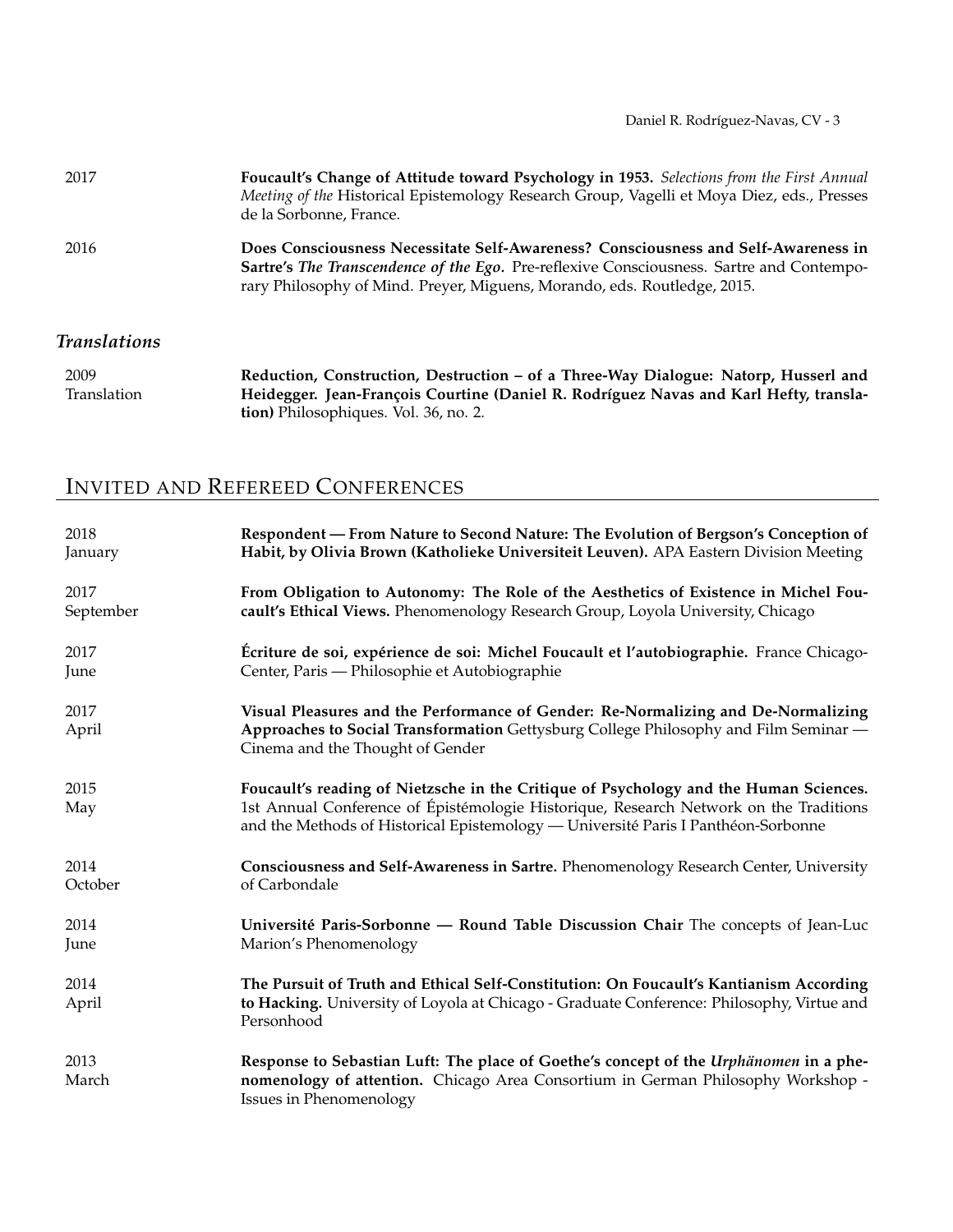# WORKSHOP PRESENTATIONS

| 2017 | <b>Michel Foucault's Ethical Views</b><br>Middlebury College, Philosophy Department                                                                                        |
|------|----------------------------------------------------------------------------------------------------------------------------------------------------------------------------|
| 2016 | The Binding Force of Constitutive Principles<br>Vermont Ethics Group (University of Vermont)                                                                               |
| 2014 | Sartre on the Relation Between Awareness and Self-Awareness in The Transcendence of<br>the Ego<br>Contemporary European Philosophy Workshop (University of Chicago)        |
| 2014 | Foucault and Hacking on the Idea of Self-Improvement<br>Contemporary European Philosophy Workshop (University of Chicago)                                                  |
| 2012 | Sartre's Constructivist Approach to Self-Representation<br>Contemporary European Philosophy Workshop (University of Chicago)                                               |
| 2012 | Anscombe on the logical form of I-thoughts<br>Wittgenstein Workshop (University of Chicago)                                                                                |
| 2009 | The Tractarian Doctrine of Relations: Wittgenstein's Resolute Resolution of Russell's Puz-<br>zle of Asymmetric Relations<br>Wittgenstein Workshop (University of Chicago) |

# TEACHING

### *LECTURER*

### *At Middlebury College*

| $2018 -$ Spring | The Philosophy of Michel Foucault                                                                      |
|-----------------|--------------------------------------------------------------------------------------------------------|
| $2017 - Fall$   | Theories of the Subject in 20th Century Philosophy                                                     |
| $2017 - Spring$ | Subjugation, Discrimination and Political Transformation                                               |
| $2016 - Fall$   | Between Freedom and Despair (or the Joys of Self-Constitution): An Introduction to Existen-<br>tialism |

### *At The School of the Art Institute of Chicago*

| $2016 -$ Spring | Philosophy and Film                                                              |
|-----------------|----------------------------------------------------------------------------------|
| $2016 -$ Spring | Knowledge, Power and Ethics: Michel Foucault's Philosophical and Ethical Project |
| $2015 - Fall$   | The Meaning of Life (or How to be a person): An Introduction to Ethical Thinking |
| $2015 -$ Spring | Sex, Ethics, Politics: Michel Foucault's History of Sexuality, vol. 1            |
| $2014 - Fall$   | History of Ethics: Aestheticist Responses to Nihilism                            |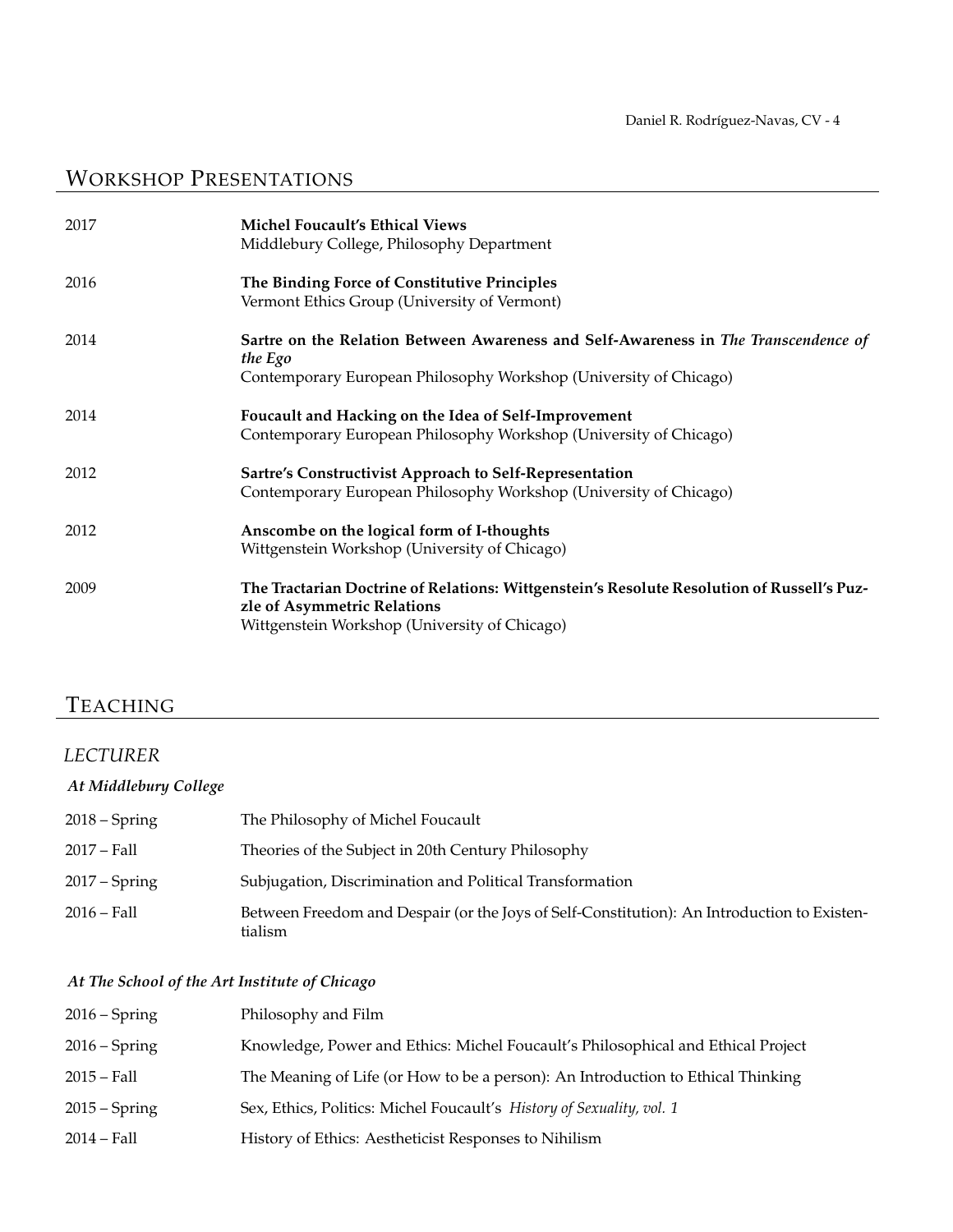| $2014 - Fall$   | Meta-ethical Issues in Concrete Contemporary Problems           |
|-----------------|-----------------------------------------------------------------|
| $2014 - Spring$ | Pleasure, Duty, Virtue: Ancient and Modern Approaches to Ethics |
| $2013 - Fall$   | History of Ethics: Aestheticist Responses to Nihilism           |

### *At The University of Chicago*

| $2013 - Winter$ | Early Modern Epistemology (Philosophical Perspectives 2) |
|-----------------|----------------------------------------------------------|
| $2012 - Fall$   | Ancient Ethics (Philosophical Perspectives 1)            |

#### *At Universidad Central de Venezuela*

| $2006 -$ Spring | Introduction to Husserlian Phenomenology |
|-----------------|------------------------------------------|
| $2005 - Fall$   | Frege, Husserl and Semantic Objectivism  |

### *THESIS ADVISOR*

### *At The University of Chicago*

2012 – 2013 BA Thesis Preceptor

## WORK AND SERVICE

| $2017 -$                | Middlebury College. The Ethics of Social Engagement for the Common Good Initiative<br><b>Organizing Member</b>                                        |
|-------------------------|-------------------------------------------------------------------------------------------------------------------------------------------------------|
| 2017<br>Summer          | Universidad Complutense de Madrid. Ingenium. Revista Electrónica de Pensamiento<br>Moderno y Metodología en Historia de las Ideas.<br>Journal Referee |
| 2015<br>Fall            | University of Chicago - Wittgenstein Reading Group for Undergraduate and Masters Stu-<br>dents<br>Moderator                                           |
| 2014<br>Fall            | University of Chicago - Center for Teaching and Learning. Annual Pedagogy Workshop<br>Presentation<br>Stage-Setting on The First Day of Class         |
| $2013 - 2014$           | University of Chicago - Center for Teaching and Learning<br><b>Teaching Consultant</b>                                                                |
| 2013<br>Winter / Spring | University of Chicago - Heidegger Reading Group for Undergraduate and Masters Stu-<br>dents<br>Co-organizer and Moderator                             |
| $2012 - 2013$           | University of Chicago - Philosophy Department<br>20th Century European Philosophy Faculty Search Committee: Graduate Student Represen-<br>tative      |